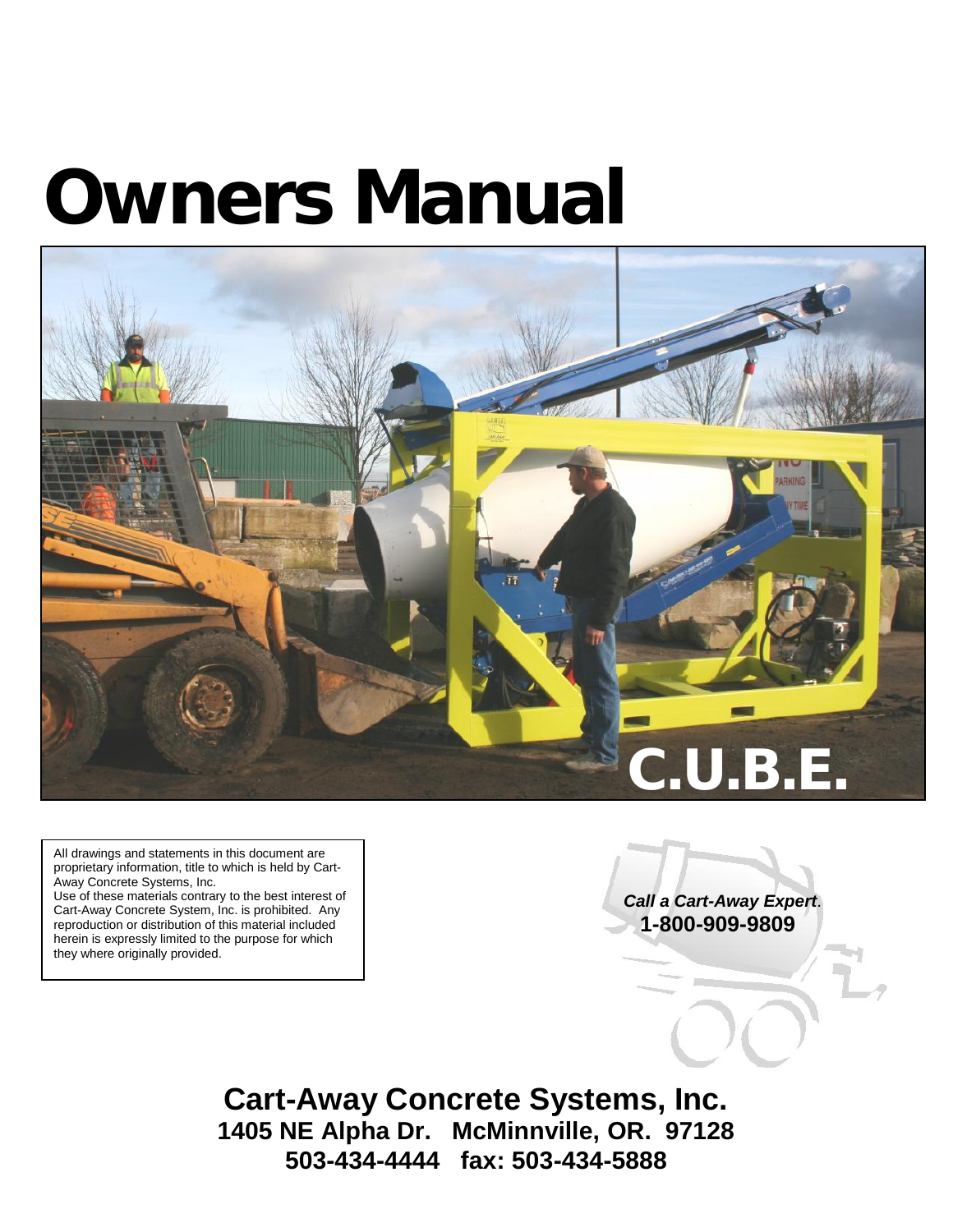## *C.U.B.E.* **Material Loading Instructions**

The conveyor loading system on the top of the C.U.B.E. moves the dry aggregates into the mouth of the mixing drum. Cement can be introduced into the drum by using the hydraulic bag breaker chute or by breaking sacks directly into the drum. These dry materials mix with the water in the drum to produce concrete. Optional loading can be accomplished by using pre-mixed concrete in bags or super sacks.

Because the C.U.B.E. mixes by volume rather than weight, it will be important that you calibrate your loading tractor. Most use water in the loading bucket to make these calibrations. 202 gallons of water is equal to one-yard of volume. Use the water meter on the cube to fill the bucket and track the water amount. Mark the inside of your loading bucket with some logical increments of a yard, like 1/2 or 1/3. This will allow you to calculate the number of bucket loads required for most batch sizes.

In all cases the instructions for preparing the C.U.B.E. for loading will be the same.

- 1. It is critical that the C.U.B.E. is safely positioned on a firm and level surface.
- 2. Check and fill the fuel tank on the engine, if applicable.
- 3. Turn the GearSaver knob until the valve "clicks" into the center position.
- 4. Start the engine and set it at full throttle.

.

- 5. Turn the GearSaver knob **clockwise** into the **MIX** direction until the drum is spinning at full speed.
- 6. Load some water prior to introducing dry materials. (The rule of thumb is to pre-load about  $\frac{1}{2}$  of the total water planned for your mix)
- 7. You will want to add all the cement powder into the drum prior to loading in the sand and gravel. To add cement powder you will use the hydraulic control handle to unfold the bag breaker arm. Attach the bag breaker scoop to the arm and secure it with the provided pin. **Stop the drum from rotating while loading cement.**
- 8. Use the handle to lower the chute to a reasonable loading height and drop a bag of cement powder into the knife. Empty and discard the bag.
- 9. Use the handle to quickly move the chute up and against the drum to throw the powder into the mix. When all bags are loaded remove the bag breaker scoop and retract the bag breaker bar as far in as it will go. **WARNING: If you do not remove the bag breaker scoop prior to tilting the frame to dump the concrete damage to the unit will occur.**
- 10.Move the conveyor control handle up into the on position to start moving the belt.
- 11.Begin loading the dry materials slowly onto the top loading conveyor. (Practice will teach the speed at which to dump material on the belt. Dumping too fast will over fill the diverter opening and cause material to bypass onto the ground)
- 12.It will probably take two or three tractor bucket loads to reach the C.U.B.E.'s total mixing capacity, so repeat #11 as often as necessary.
- 13.Use the water meter to measure the water to create the mix consistency that you desire.
- 14.After all of the materials are loaded into the drum, check the mix and add water as needed with a garden hose.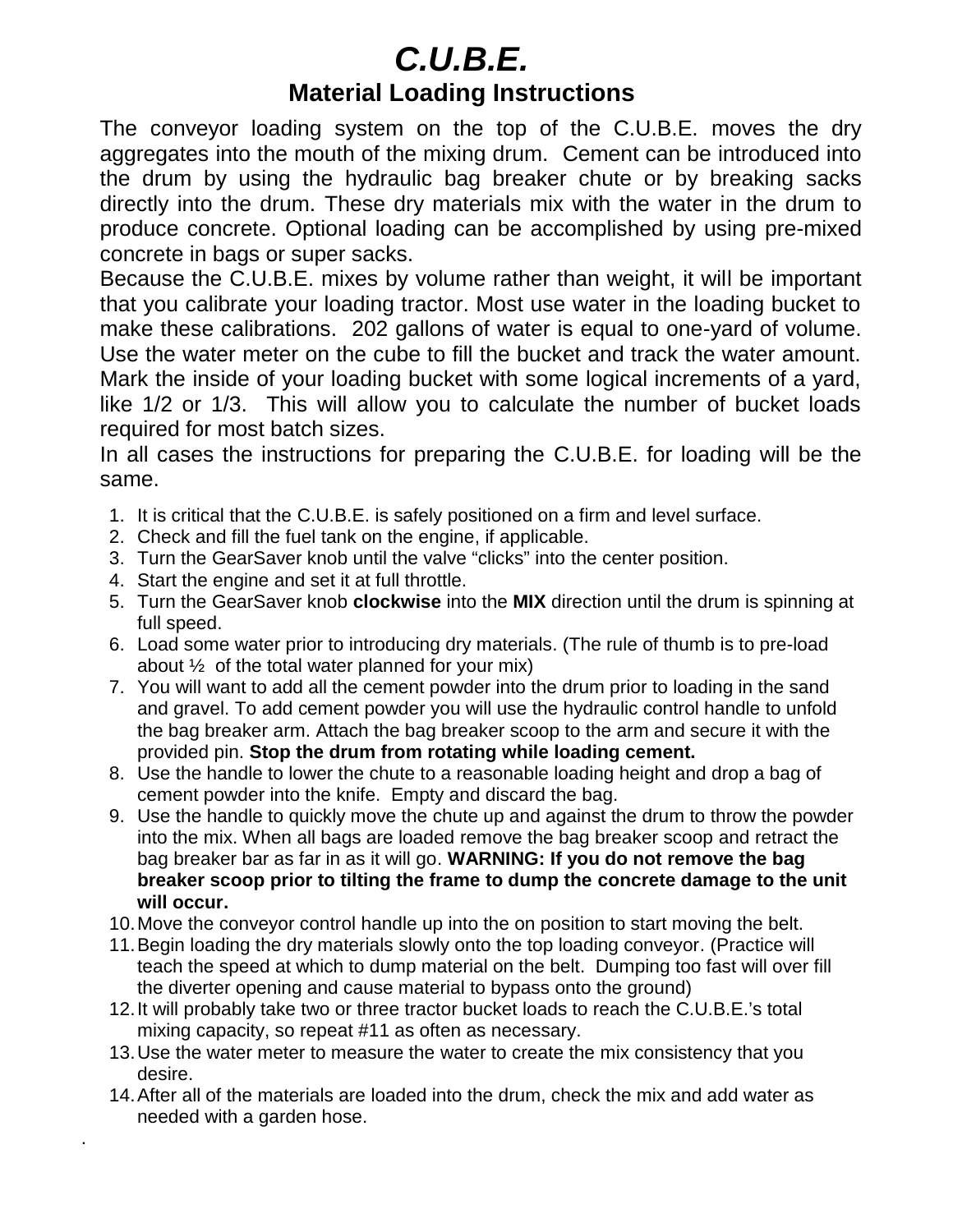#### *C.U.B.E.* **Operating Instructions to Unload the Concrete.**

The advantage of using a mixing drum is that water can be added at anytime to "freshen" the mix. When adding water to a drum that is full of concrete, raise the mouth of the drum up to it's highest position in order to blend the water into the mixture.

- 1. **Remember to remove the cement bag breaker scoop before tilting the drum. Failure to do so may result in equipment damage or injury.**
- 2. Place a wheelbarrow or tractor bucket at the discharge end of the C.U.B.E.
- 3. Turn the GearSaver knob **counter-clockwise** to the center position (it will click into neutral) to stop the drum from turning.
- 4. **Slowly** raise the tilt frame up using the "Raise/Lower" lever on the control panel until the wet concrete begins to flow out of the drum. *WARNING:* **By tilting the drum too quickly, you risk a weight shift in the drum that can cause the hydraulic systems to be overridden and dump all of the concrete onto the ground.**
- 5. After the wheelbarrow or bucket is full, lower the tilt frame back into the down position and turn the GearSaver knob clockwise to about 50%. This will allow the drum to mix the materials while you empty the concrete into the form.
- 6. Repeat steps 4 to 6 until the drum is nearly emptied.
- 7. Move the wheelbarrow or bucket under the mouth of the drum and move the tilt frame all the way up to dump out the drum.
- 8. Use GearSaver knob to reverse the drum rotation to full speed.
- 9. This will begin to screw the remaining concrete out of the drum.
- 10. Continue dumping the concrete and then return the tilt frame down to the mixing position using the "Raise/Lower" lever.
- 11. Repeat steps 9 to 10 until all the concrete is removed from the drum.

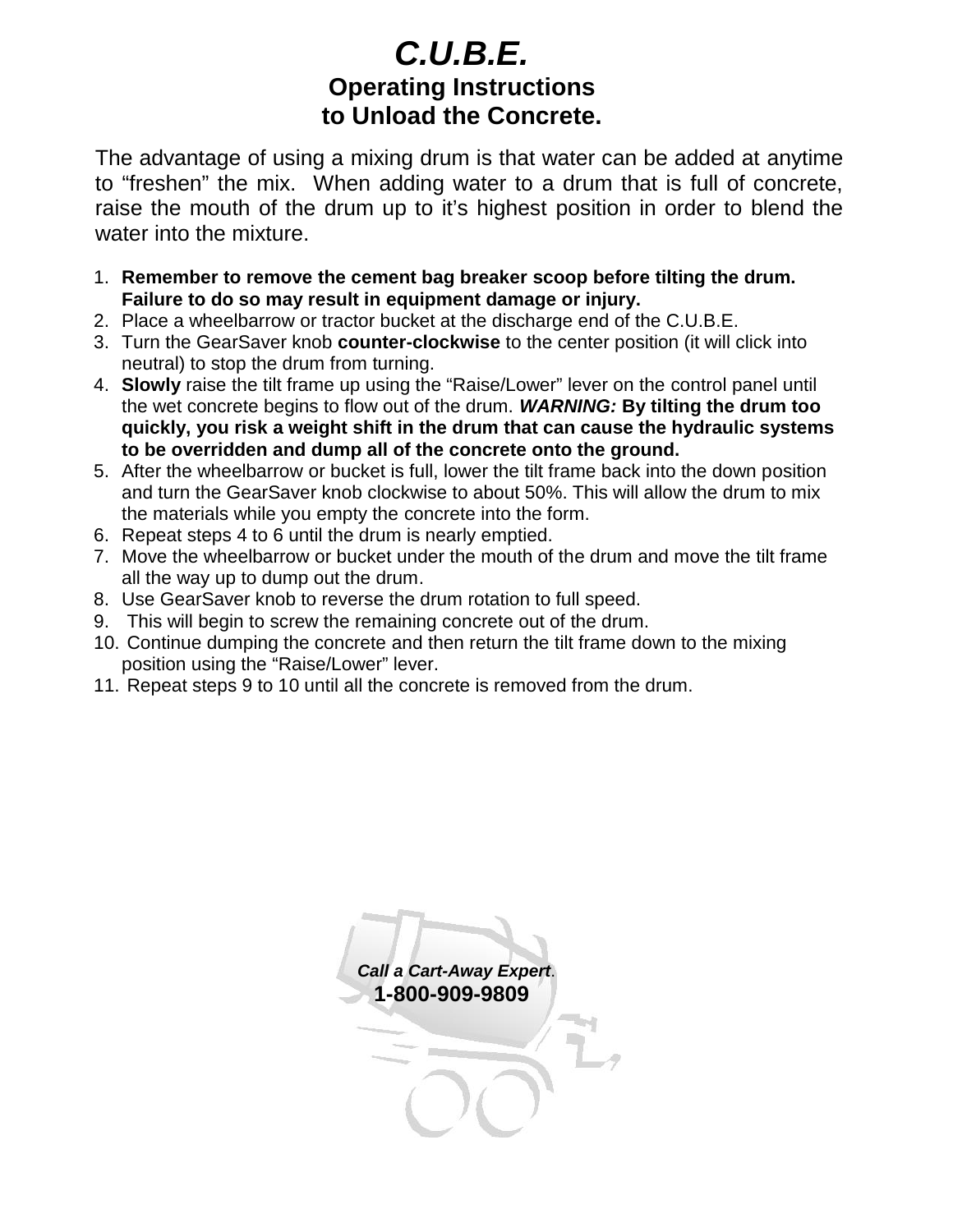## *C.U.B.E.* **Drum Cleaning Procedures**

It is not necessary to use a great deal of water to clean the mixing drum. Note that any water used to clean the very back of the drum, while the drum is in the "MIX" mode, will be pulled toward the drum head where it will also clean the mixing paddles.

- 1. Move the tilt frame down to about the half-way point using the "Raise/Lower" handle. Stop the frame at the point where the material diverter is still up and out of the way of the mouth of the drum. You want to be able to see down into the drum without the diverter in your way.
- 2. Turn the GearSaver clockwise to full speed. This is the MIX direction.
- 3. Use a spray nozzle on a hose to wash down the spiral fins and the mixing paddles (the ones with the holes). Pay special attention to the concrete build-up to the back side of the spiral fins near the mouth of the drum.
- 4. After the debris is removed from the fins and paddles, turn the GearSaver knob to neutral.
- 5. Move the wheelbarrow or tractor bucket under the mouth of the drum so as to catch clean-up water.
- 6. Use the "Raise/Lower" handle to tilt the frame up for dumping the drum.
- 7. Turn the GearSaver knob counter-clockwise to DUMP.
- 8. The wash water and debris will empty into the bucket.
- 9. When the tilt frame is tipped all the way up and the drum opening is in the fully down position, use the spray nozzle to concentrate the water pressure on the front of the drum to let the water wash over the paddles and fins as it moves toward the wheelbarrow.
- 10. When the drum is clean, return the tilt frame down to the lowest position and then the C.U.B.E. is ready for storage or to be moved to the next job site.

**Cleaning Note: Make sure that you remove the rocks and sand from the conveyor belt prior to moving the C.U.B.E. down the road. This will save the possibility of purchasing a windshield or injuring others.**

*Call a Cart-Away Expert*. **1-800-909-9809**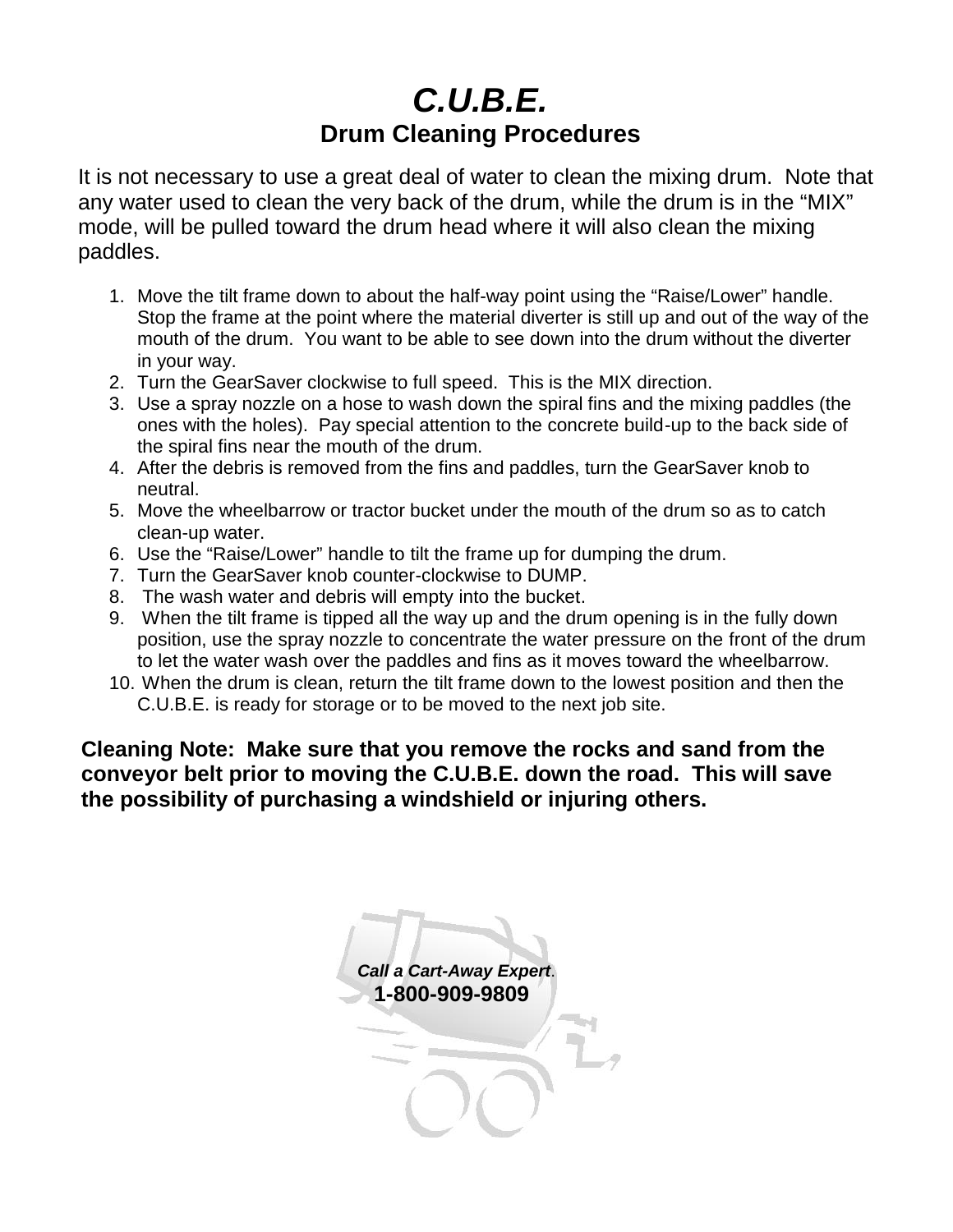#### *C.U.B.E.* **Maintenance & Precautions**

Following a few simple precautions and a planned maintenance schedule will greatly extend the life of your equipment. Pay attention to and monitor regularly all of the safety devises on your C.U.B.E.

- 1. Lubricate the GearSaver parts with a lubricant regularly.
- 2. Check the engine oil level every day prior to starting the engine.
- 3. Follow the maintenance and service intervals of the engine owner's manual.
- 4. Check the level of hydraulic fluid every day and keep it topped off.
- 5. Lubricate the bag breaker joints regularly for smooth operation.
- 6. Grease the caster bearings every month or as needed.
- 7. Grease the tilt frame assembly every month or as needed.
- 8. Lubricate the conveyor bearings every month or as needed.
- 9. Lubricate the conveyor chain every month or as needed.
- 10.Adjust the conveyor belt tracking for centering in the slider bed regularly.

## **CUSTOMER SUPPORT**

Cart-Away Concrete Systems, Inc. is committed to building quality equipment and supporting your ready-mix business. We want you to know that we are here to help you and your service staff.

#### *Your satisfaction and positive "word of mouth" concerning our products and our company is our highest priority, so contact us with any issues.*

On Weekdays from 6AM to 5PM (PST) 800-909-9809 503-434-4444 Fax: 503-434-5888 email: scotty@cart-away.com

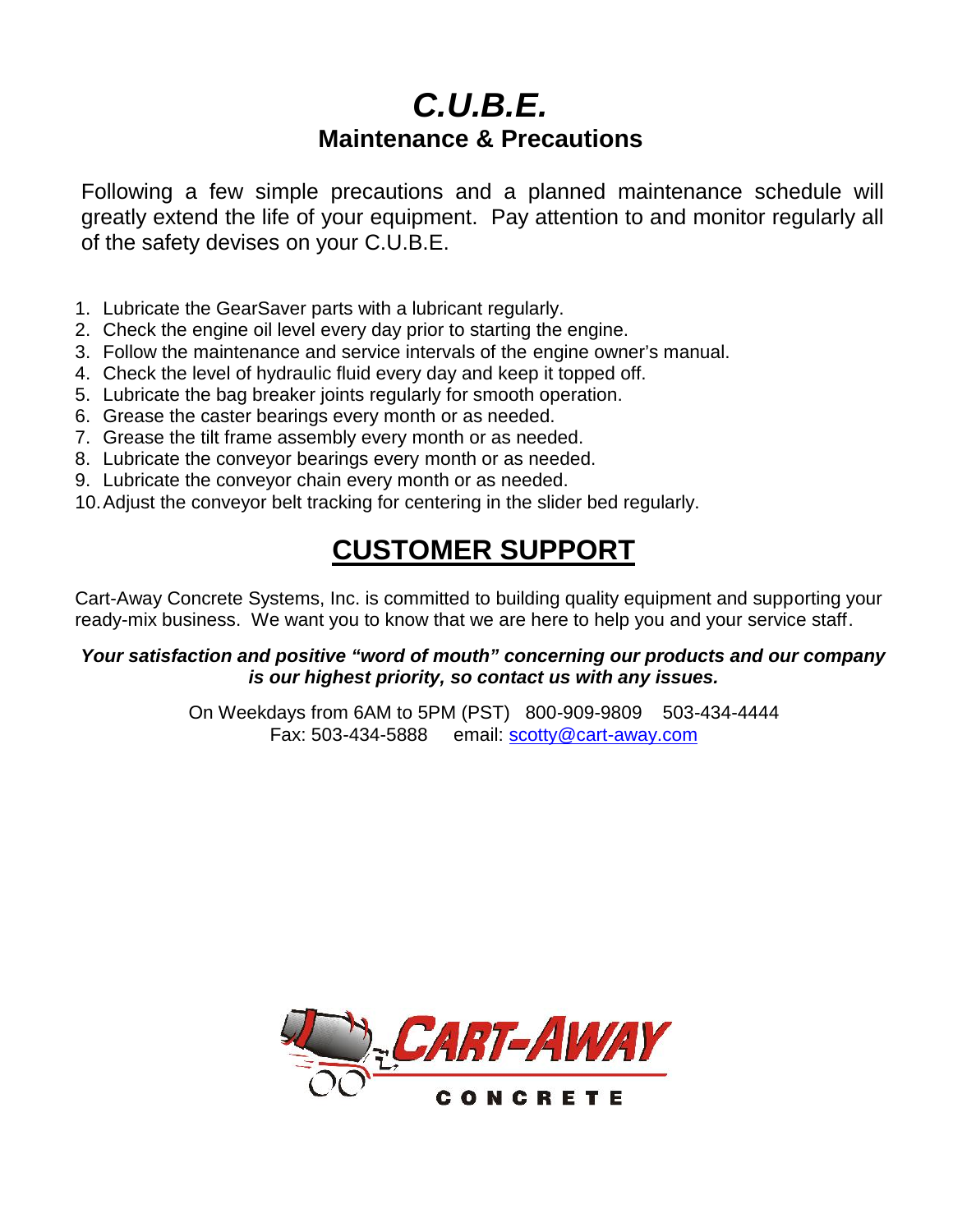

#### **Cart-Away Equipment Safe Operation List**

- Read and understand your equipment's operation manual prior to operation.
- Print this operational list and provide it, along with verbal training, to every person who operates this equipment.
- Any and all damaged or defective parts should be reported to equipment owner and then repaired or replaced prior to use.
- Safety guards must be in place and in good working order before the owner of the equipment allows it to be used.
- Carefully read and follow any safety decals and signs. Keep them in good condition and replace damaged decals. Replace any safety decals and signs following any repainting. Decals are available through the Cart-Away parts department.
- Follow all maintenance instructions including turning off engines and disconnecting any power feeds, electrical cords, or spark plug wires prior to performing any service or repairs.
- Never operate any equipment while under the influence of drugs or alcohol.
- Dress appropriately for running equipment. Do not wear loose clothing, rings, and wristbands. It is recommended that you wear sturdy footwear, long pants and use OSHA approved eye and noise protection while operating this equipment.
- It is recommended that you wear an OSHA approved dust mask or respirator when needed.
- Never allow children to operate or play with any equipment. Keep children and pets at a safe distance and be aware of their location during the movement/operation of the equipment.
- Operate the equipment only on firm and level ground.
- Never un-hook a loaded trailer from the towing vehicle.
- Never lubricate or adjust functions while the equipment is in operation.
- Keep hands and other body parts a safe distance from any rotating pulley, caster or drum. Never attempt to stop the movement of any function using human contact.

**CALIFORNIA PROPOSITION 65 WARNING:** Engine exhaust and some of its constituents are known in the state of California to cause cancer, birth defects and other reproductive harm.